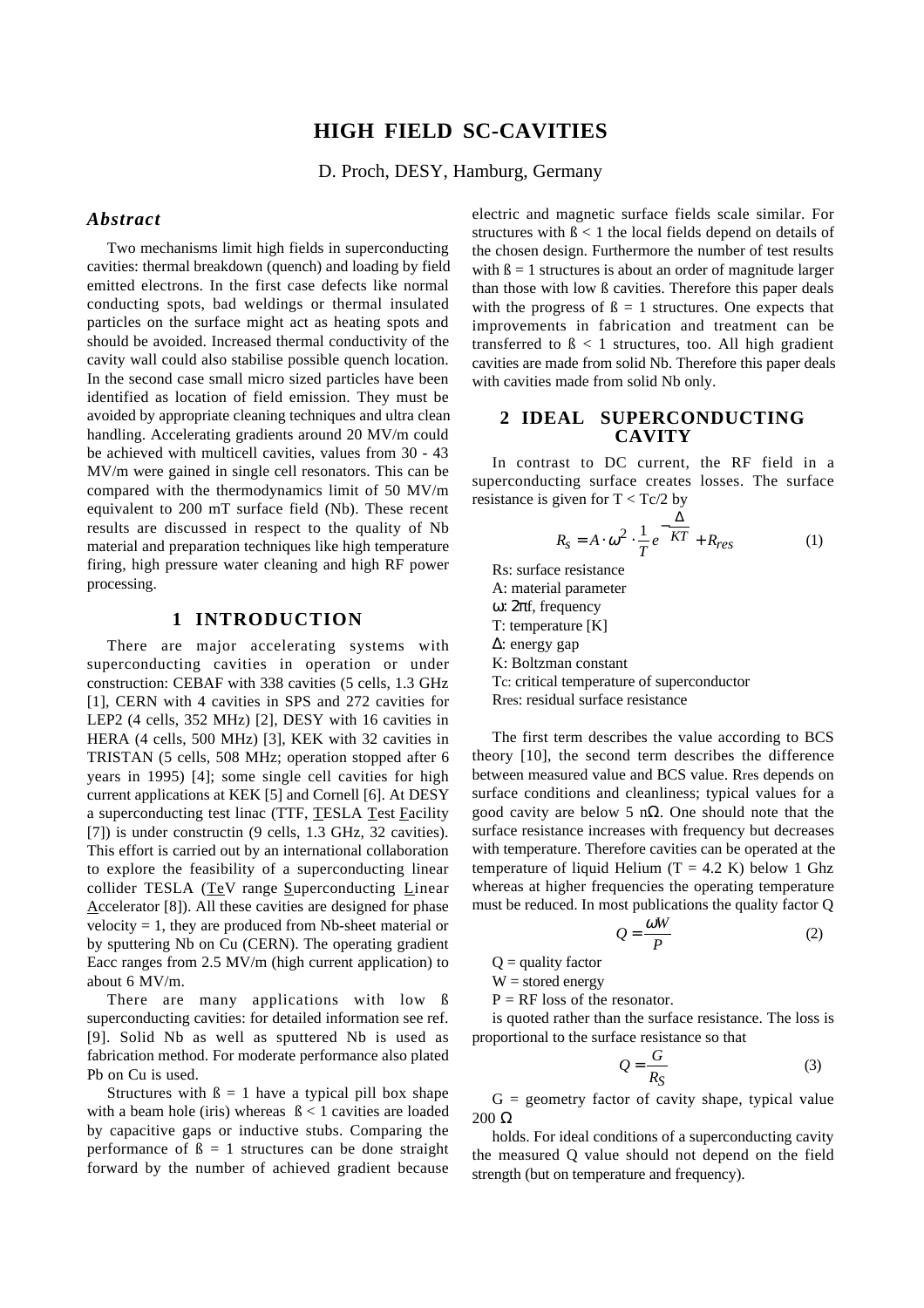### **3 CRITICAL FIELD**

Superconductivity breaks down above the critical temperature Tc and above the critical magnetic field Bc. This also holds for RF fields if the surface magnetic field exceeds Bc. The ratio of the maximum magnetic surface field and the accelerating electric field for a typical superconducting accelerator design is around 4.2 mT/MV/m. Therefore a maximum accelerating gradient of 50 MV/m can be expected for Nb at a critical magnetic field of  $Bc = 0.2$  T.

#### **4 FIELD LIMITATION**

*4.1 Global Heating*



Fig. 1: Model calculation of thermal instability due to global heating by the surface magnetic field as function of frequency (Nb wall thickness 1.5 mm, λ4.2Κ of Nb is 60 W/mK,  $T = 1.8$  K) [11]. The strong frequency dependency is expected because of the quadratic frequency term in the BCS surface resistance (see equ. 1).

The surface current in a superconducting cavity will produce heat due to the surface resistance. Therefore the heat flux q through the Nb and the Kapitza resistance at the Nb to liquid Helium interface establish a temperature increase of the inner cavity surface

$$
\Delta T = q \cdot \frac{1}{\lambda} + q \cdot R_K \tag{4}
$$

 $\Delta T$  = temperature increase of inner cavity surface to liquid Helium

q: heat flux due to RF losses

λ: thermal conductivity of wall material

RK: Kapitza resistance

The surface resistance will increase because of its exponential dependency on temperature (see qu. 1). There is a critical heat flux (or critical surface magnetic field) in the sense that a runaway situation occurs and the cavity becomes normal conducting. The corresponding critical accelerating field was calculated in [11] (see Fig. 1). The critical field can be raised by increasing the thermal

conductivity of Nb. But finally the Kapitza resistance will determine the maximum value. It should be noted that lower frequencies are favoured because of the quadratic frequency term in the surface resistance (see equ. 1 and Fig. 1).

# *4.2 Local Heating*

A small normal conducting spot on the RF surface of the cavity can initiate a similar thermal run away at even lower surface magnetic fields. At a typical wall thickness of 3 mm Nb and  $f = 1.3$  GHz, 1.8 K,  $\lambda$ 4.2K = 60 W/mK (TESLA cavity) a normal conducting defect with a diameter of 20 µm will limit the maximum field to around 25 MV/m. As in the case of global heating here the Kapitza resistance will finally determine the maximum fields, too. Here it should be noted that there is an optimum wall thickness: the transverse heat flux is suppressed by a too thin wall. The sudden transition of a cavity to the normal conducting state is named a quench (as for magnets) but the dissipated stored energy is small (several tens of Joules).

#### *4.3 Limitation by Field Emission*

In many cavity experiments the following observation is made:

- the quality factor Q drops with increasing slope for increasing field levels,
- $\gamma$  radiation is observed outside the cryostat,
- finally the maximum field is limited by too high RF power absorption (low Q); sometimes also a quench occurs.

This phenomenon is explained by field emission of electrons from surfaces with high electric fields. The electrons are accelerated by the RF field and finally dissipate the kinetic energy by impacting the cavity wall. There is evidence that dust particles on the surface play a dominant role as emitting site for field emission [12].

### **5 OPTIMUM OPERATING GRADIENT**

For a given accelerating voltage the length of a linac scales inverse with the accelerating gradient whereas the RF loss power increases linear with the gradient. There is a minimum of total cost (investment  $+$  operation) when linear and cryogenic costs are about equal. The RF loss depends on frequency and temperature whereas the refrigerator efficiency depends on temperature (and absolute cooling power also). For a typical storage ring installation (f ~ 500 MHz, Q ~ 5 x 10<sup>9</sup>, cw operation) the optimum gradient is not higher than 10 MV/m. If the cavity field is pulsed the cryogenic load is reduced and higher gradients are favourable. In the case of  $TESLA(f =$ 1.3 GHz,  $T = 1.8$  K, beam pulse 800 µsec, rep. rate 10 Hz) the optimum gradient is around 50 MV/m.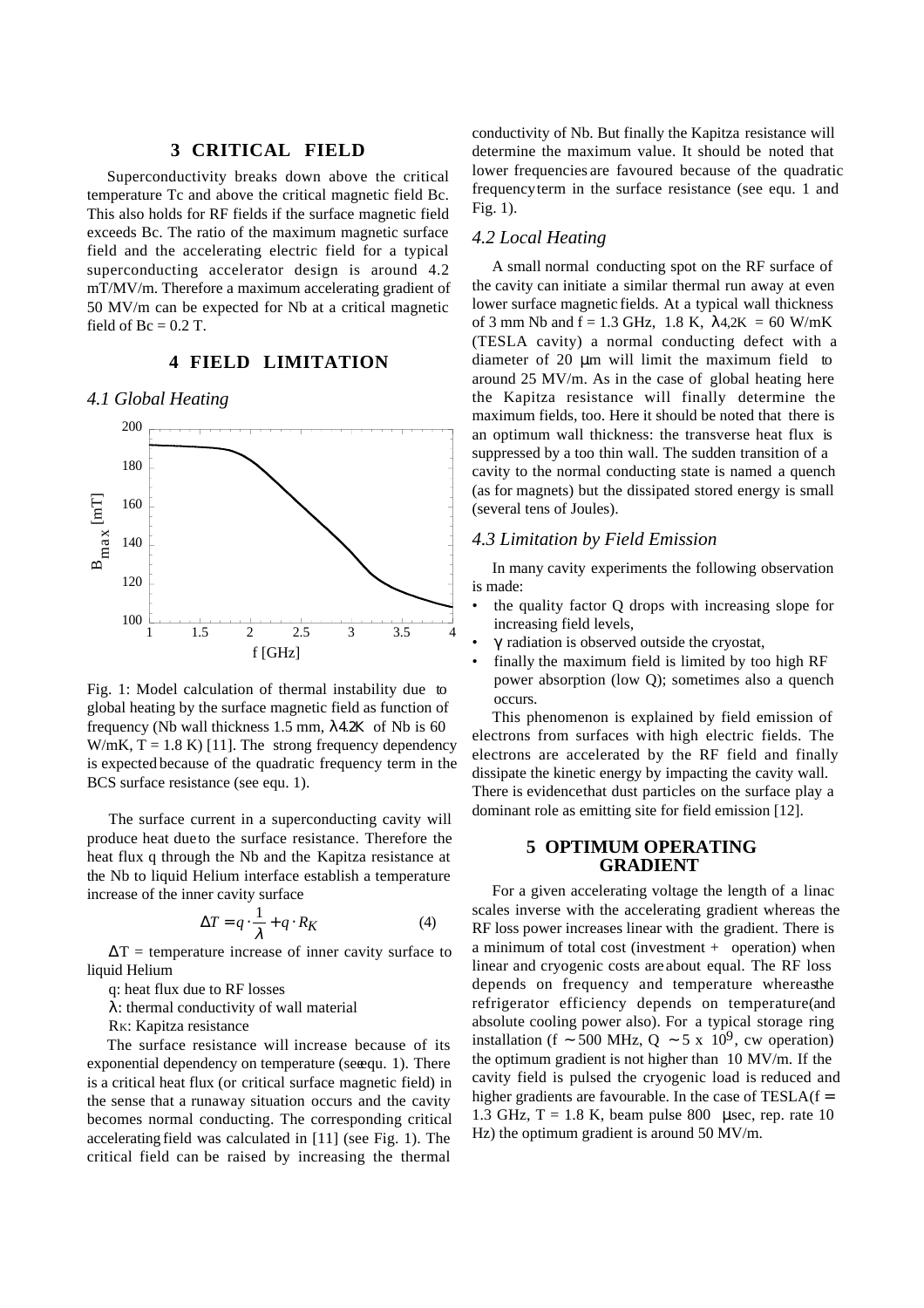# **6 RECENT EXPERIMENTAL RESULTS**

The present fabrication methods to produce high gradient cavities are as follows:

a Start with high conductivity niobium sheet material.

- b After e- beam welding the cavity is heat treated at 1400 °C for about 4 h together with Ti material placed inside and outside the Nb structure. Afterwards about 100 µm of surface layer is removed by chemical or electrochemical methods to remove the Ti layer and to produce a clean Nb surface.
- c High pressure water is used to clean the Nb-surface from contaminations.
- d At cryogenic temperature the cavity is processed with high RF power pulse (HPP).

It is necessary to do all assembly work in a clean room (class 10 to class 100) to prevent dust contamination of the RF surface. The benefit of the individual steps can be demonstrated by the following examples.

#### *6.1 High Pressure Water Rinse*

At TTF a 9-cell cavity was measured after heat treatment and chemical etching but without high pressure water treatment and no HPP. After measurement the cavity was warmed up, cleaned by a high pressure water treatment and measured again. The first measurement shows the typical degradation of the Q-value at higher values of Eacc and  $\gamma$  radiation is observed in this state (see Fig. 2). The maximum gradient is limited at 7.5 MV/m by too high power absorption. After cleaning with high pressure water the field emission loading is reduced and the cavity quenches at 15 MV/m.



Fig. 2: Benefit of HPP (high RF power processing) and HPR (high pressure water rinse). Two different TTF cavities have been measured before (open points) and after (closed points) treatment by HPP and HPR, respectively.

### *6.2 High Temperature Treatment*

At Saclay several single cell cavities quenched around 6 MV/m. A temperature mapping system at the outer

cavity surface localised the quench at the equatorial weld. After heat treatment the cavity field could be raised to 19 MV/m, limited by a quench (see Fig.3).

In another example five 5-cell cavities have been heat treated at CEBAF and all reached quench fields of Eacc around 20 MV/m. This must be compared with the average value of quench limit of 13 MV/m for the series production of 338 CEBAF cavities (no heat treatment).



Fig. 3: Improvement of a single cell cavity after heat treatment with Ti at  $1400$  °C for 4 h (Saclay [13]). Several single cell cavities were limited by a quench at the equatorial weld. After heat treatment all cavities showed improved performance. There is evidence, that due to imperfect weld preparation enhanced contamination was collected at the weld and initiated excessive heating. During heat treatment the contamination was probably diluted and thus the bulk Nb was homogenised.

### *6.3 High RF Power Processing*

The field emission loading can be reduced by high power processing. This technique was developed at Cornell and successfully applied to 5-cell cavities [17].

At DESY 9-cell cavities for TTF have been processed by HPP and the improvement can be seen in Fig. 2.

#### *6.4 Combined Treatment*

A combination of high temperature firing, high pressure water cleaning and high power processing is expected to assure best cavity performance. At DESY several 9-cell TTF cavities have been processed this way and the result is plotted in Fig. 4.

At CEBAF several single cell resonators were treated by firing and high pressure water cleaning. Accelerating gradients around Eacc  $=30$  MV/m and a maximum of 43 MV/m were reached [16].

### **7 DISCUSSION**

#### *7.1 Cleaning with High Pressure Water*

The final cleaning of a cavity by high pressure water turned out to be a very reproducible and effective means to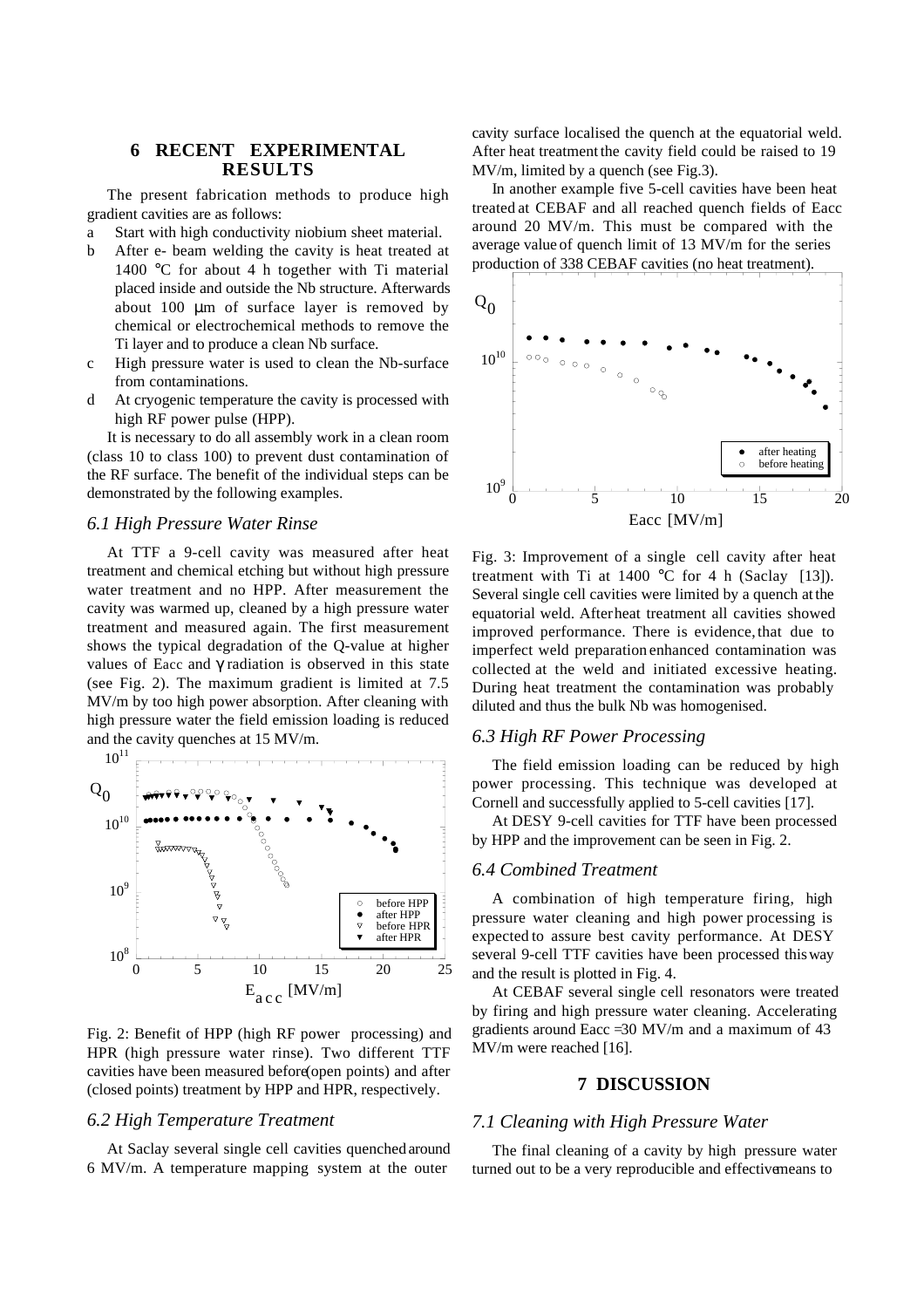get rid of small "dust" particles from the cavity surface. After this treatment cavities show a dramatic improvement in respect to the onset of field emission. This has been demonstrated by many single cell and multicell structures and is considered to be an essential part of the standard cavity treatment.



Fig. 4: Vertical test result of 9-cell cavities which have been accepted for TTF. The cavities have been manufactured by two different companies. It should be noted, that cavity D3 was measured without any high RF power processing. Cavity C19 was welded into its He tank afterwards and was measured in the horizontal test cryostat with high power input coupler and HOM coupler assembled to it. It was operated up to 18 MV/m under pulsed condition (TESLA pulse 800 µsec flat top, rep. rate 10 Hz).

# *7.2 High Power RF Processing*

High RF power processing is a means to clean a surface in situ. Many pictures of blown off field emitting particles ("star burst" signature of the surface) demonstrate the mechanism of cleaning [17]: the fast raise of the cavity field overheats a field emitting particle so that it explodes. The left over of such an event is less active in field emission.

The benefit of high RF power processing is that it can be applied in situ. Therefore a cavity can be cleaned without disassembly. It is an effective method to restore good cavity performance after some dust contamination due to a vacuum accident, for example. In some occasions, however, the quality factor dropped slightly after high RF power processing. After warm up this enhanced loss disappeared. The nature of this loss is not understood.

### *7.3 Heat Treatment of Nb*

A high thermal conductivity of the Nb is needed to keep the temperature increase small at a defect (normal conducting spot) on the RF surface. Nb for cavity production with a thermal conductivity  $\lambda$ 4.2K of 90

W/m/K is presently available. By heating with Ti at 1400 °C the Nb is purified by solid state gettering and then the conductivity is increased by about a factor of 2. Further improvement could be reached by more effort but the Kapitza resistance will limit the gain. In Fig. 5 single cell data are plotted vs thermal conductivity. It can be seen that the expected increase of cavity performance with the square root of  $\lambda$  [17] holds below  $\lambda \sim 100$  W/m/K. Above this value the data scatter more but indicate a saturation effect.

It has been demonstrated by RF [18] and DC [19] measurements that heat treatment at 1400 °C reduces the probability of field emission. Furthermore the material is homogenised as measured by the value Hc2 [20] . The beneficial effect of heat treatment for a weld defect (see Fig. 3) is most likely due to this homogenisation. In conclusion, a heat treatment of a Nb cavity at  $1400^{\circ}$ C seems to be beneficial but the increase of thermal conductivity above  $\lambda \sim 100$  W/m/K is no longer the dominant effect.



Fig. 5: Comparison of maximum magnetic surface fields measured with single cell cavities of different Nb material: Cornell at 8 GHz [14], KEK at 1.3 GHz [15], CEBAF at 1.5 GHz [16]. Model calculations predict a scaling of Bmax with the square root of the thermal conductivity [17]. This is in agreement with the Cornell data for  $\lambda$  < 100 W/mK. Above this value the Kapitza resistance at the Nb to LHe interface seems to dominate the cooling conditions. The data from KEK and CEBAF (dark symbols) are recent measurements and might reflect the progress in fabrication and cleaning since 1985 (Cornell data).

# *7.4 Material Defects*

The application of high pressure water cleaning, progress in dust free assembly and processing by high RF power shifted the onset of field emission to higher cavity gradients. Therefore usually a quench determines the performance of a high gradient cavity. Single cell cavities reach gradients above 30 MV/m (best value 43 MV/m)